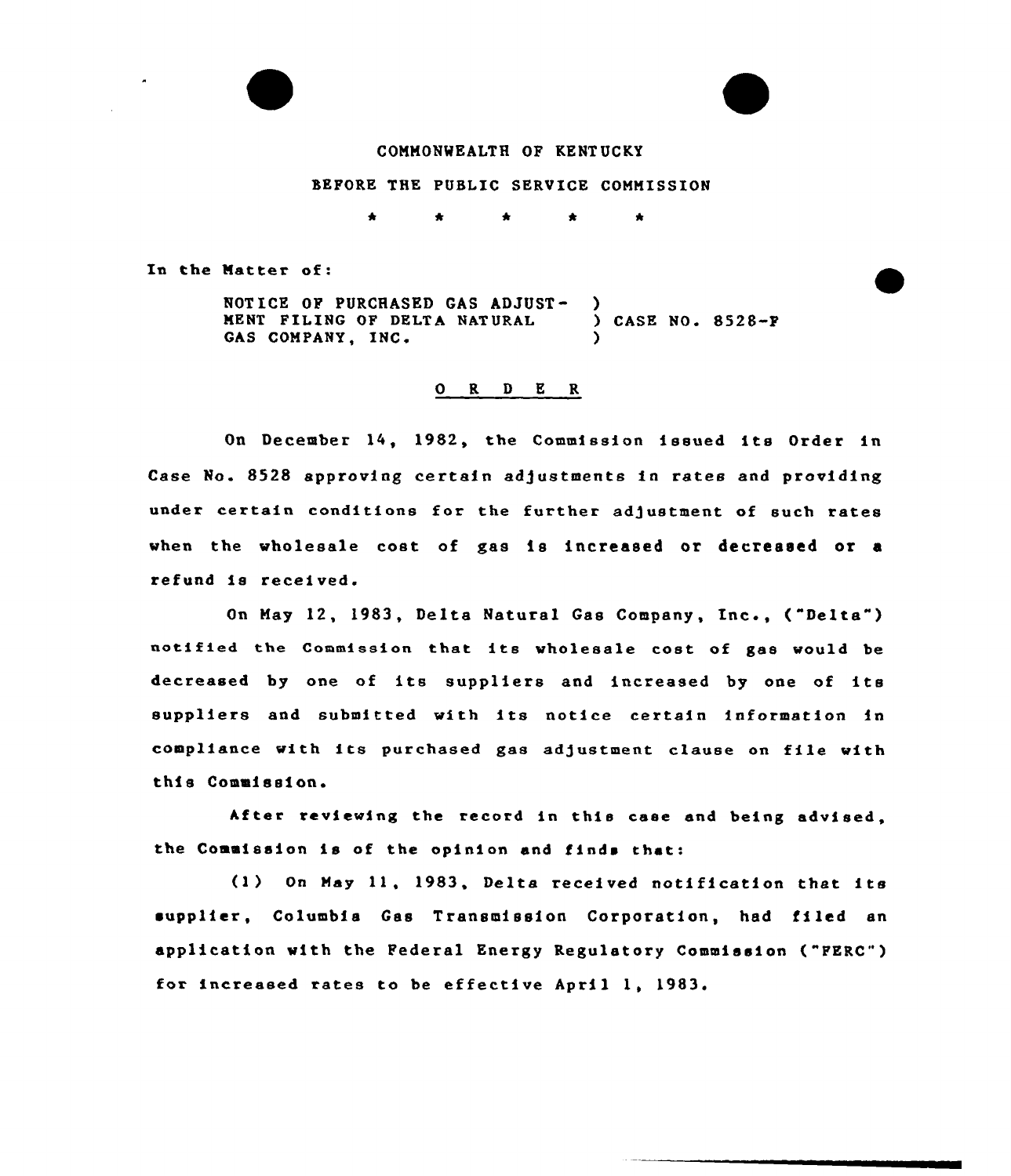(2) Tennessee Gas Pipeline ("Tennessee") has filed an application with PERC for decreased rates to be effective May 1, 1983. Due to the retroactive nature of this decrease, Delta should report to the Commission any excess revenues collected during the period from May 1, 1983, to the date the proposed rates are implemented, along with a plan to refund any excess collections to its customers.

 $(3)$ Delta's notice of May 12, 1983, set out certain revisions in rates which Delta proposed to place into effect, said rates being designed to pass on the overall wholesale decrease in price from its suppliers in the amount of \$594,430 or 11.71 cents per Ncf.

(4) Delta's ad/ustment in rates under the purchased gas adjustment provisions approved by the Commission in its Order in Case No. 8528 dated December 14, 1982, is fair, just and reasonable and in the public interest and should be effective with gas supplied on and after Nay 1, 1983.

XT IS THEREFORE ORDERED that the rates in the Appendix to this Oxder be and they hereby are authorized effective with gas supplied on and after May 1, 1983.

IT IS FURTHER ORDERED that within 60 days of the date of this Order Delta shell report to the Commission any excess revenues collected during the period from May 1, 1983, to the date the proposed rates are implemented, along with a plan to refund any excess collections.

 $-2-$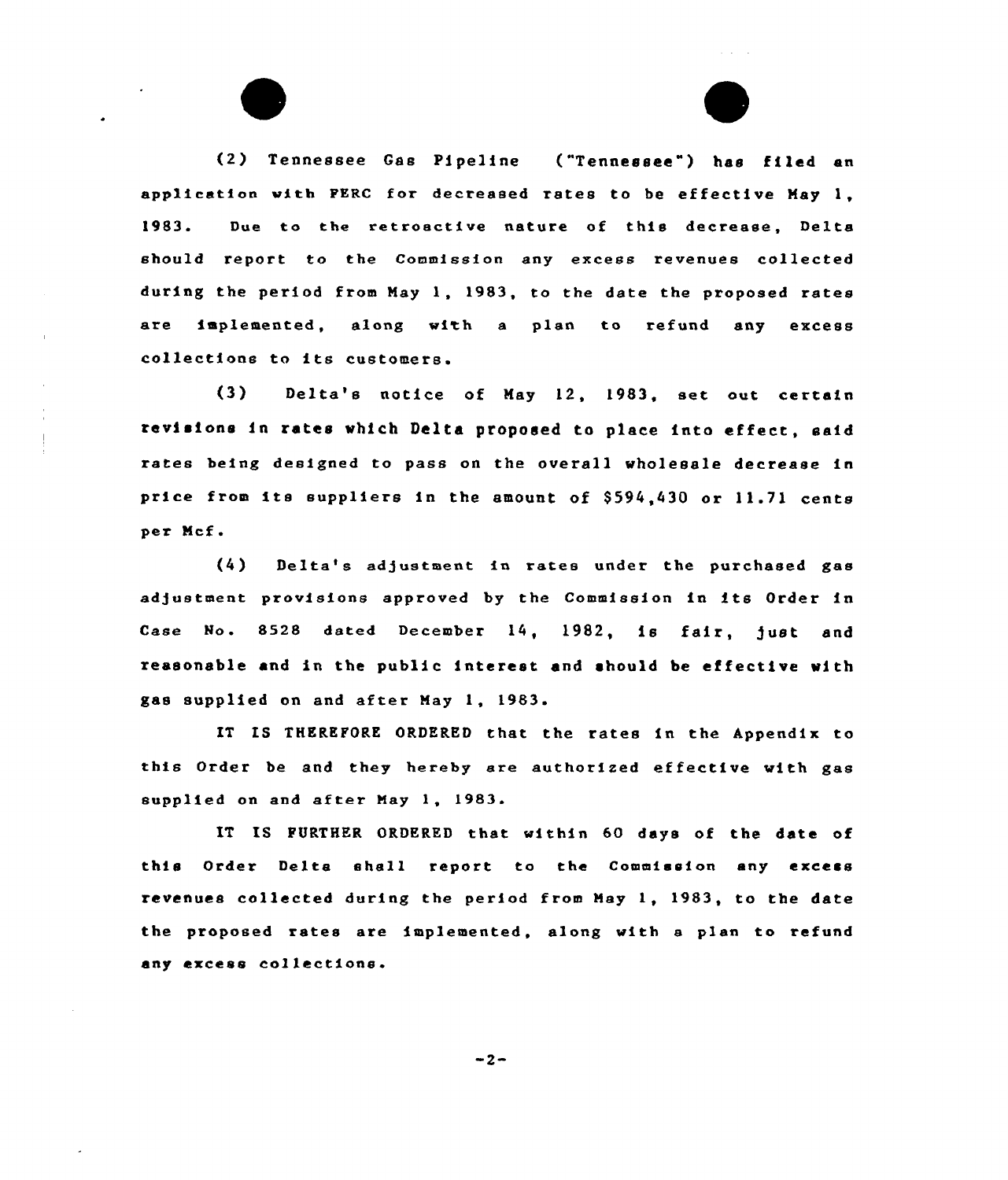IT IS FURTHER ORDERED that within 30 days of the data of this Order Delta shall file with this Commission its revised tariffs setting out the rates authorized herein.

Done at Frankfort, Kentucky, this 27th dag of Nay, 1983.

PUBLIC SERVICE COMMISSION

Chairma

Bandall

E cuarinan

Commis

ATTEST:

Secretary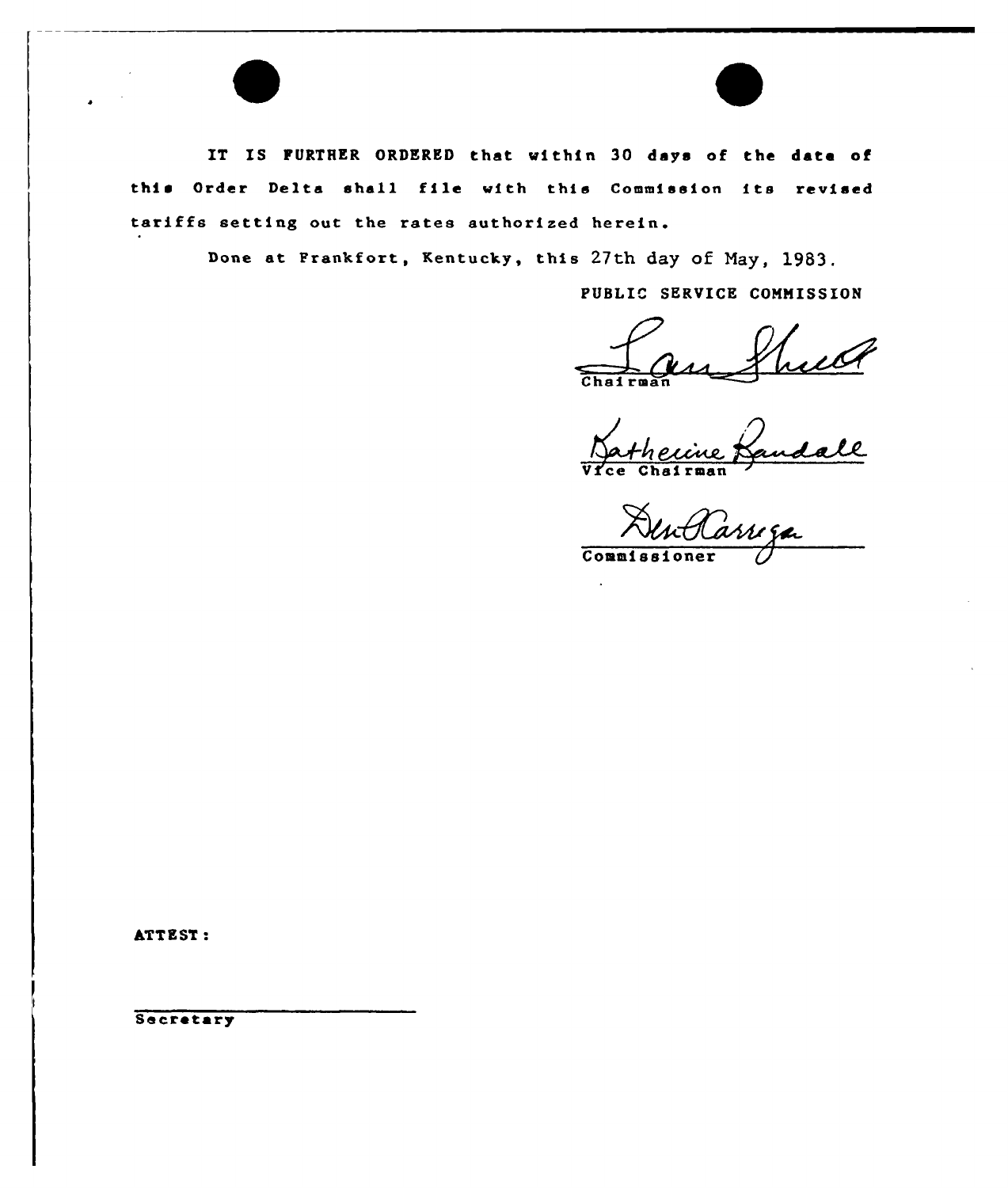



## APPENDIX

APPENDIX TO AN ORDER OF THE KENTUCKY PUBLIC SERVICE COMMISSION IN CASE NO. 8528-F DATED May 27, 1983.

The following rates and charges are prescribed for the customers served by Delta Natural Gas Company, Inc. All other rates and charges not specifically mentioned herein shall remain the same as those in effect under authority of this Commission prior to the effective date of this Order.

#### RATE SCHEDULE <sup>G</sup> — GENERAL SERVICE

### APPLICABILITY:

Applicable within all service areas served by Delta, namely: Owingsville, Sharpsburg, Bath County, Camargo, Montgomery namery: vwrmgovrrie, Sharpsburg, Such Sounty, Serango, Hence County, Stanton, Clay City, Powell County, Garrard County, Berea, Salt Lick, Midland, Nicholasville, Wilmore, Jessamine County,<br>Jeffersonville, Clearfield, Farmers, Rowan, Middlesboro, Pineville, Bell County, Barbourville, Knox County, Milliamsburg, Whitley County, Landon, Laurel County, and environs of each.

### AVAILABILITY:

Available for general use by residential, commercial and industrial customers.

#### CHARACTER OF SERVICE:

Firm--with the reasonable limits of the company's capability to provide such service.

### RAT ES:

General Service--

Monthly Customer Charge - \$2.90 per delivery point per month.

|  | $1 - 5,000$ Mcf             | $$5.6653$ per Mcf |  |
|--|-----------------------------|-------------------|--|
|  | $5,001 - 10,000$ Mcf        | 5.4153 per Mcf    |  |
|  | $Over = 10,000$ Mcf         | 5.1653 per Mcf    |  |
|  | Interruptible--             |                   |  |
|  | $1 - 5,000$ Mcf             | 5.4153 per Mcf    |  |
|  | $5.001 - 10,000$ Mcf        | 5.1653 per Mcf    |  |
|  | $0 \text{ver}$ - 10,000 mcf | 4.9153 per Mcf    |  |